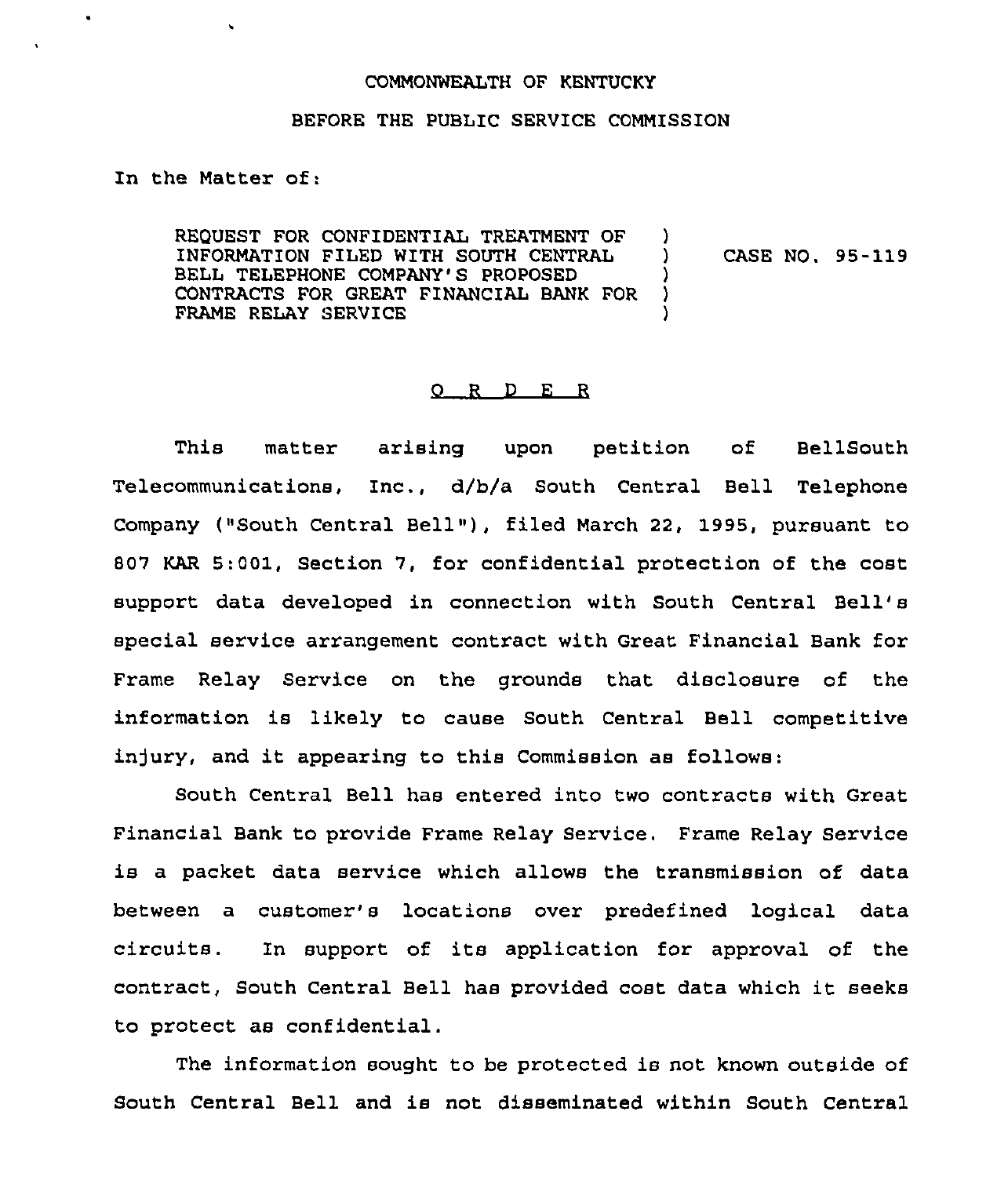Bell except to those employees who have a legitimate business need to know and act upon the information. South Central Bell seeks to preserve and protect the confidentiality of the information through all appropriate means, including the maintenance of appropriate security at its offices.

All Control At

KRS 61.872(1) requires information filed with the Commission to be available for public inspection unless specifically exempted by statute, Exemptions from this requirement are provided in KRS  $61.878(1)$ . That section of statute exempts several categories of information from open inspection. One category exempted in paragraph (c)1 of that subsection is information confidentially disclosed to the Commission which if openly disclosed would permit an unfair commercial advantage to competitors of the source of the information. To qualify for this exemption, the party claiming confidentiality must demonstrate actual competition and a likelihood of substantial competitive injury if the information is disclosed. Competitive injury occurs when disclosure of the information gives competitors an unfair business advantage.

Frame Relay Service comptetes with similar services offered by providers of competitive private line networks, These include microwave service, digital radio and fiber networks. Disclosure of the information would enable competitors to determine South Central Bell's cost and contribution from the service which they could use in marketing their competing services to the detriment of South Central Bell. Therefore, disclosure of the information is likely

 $-2-$